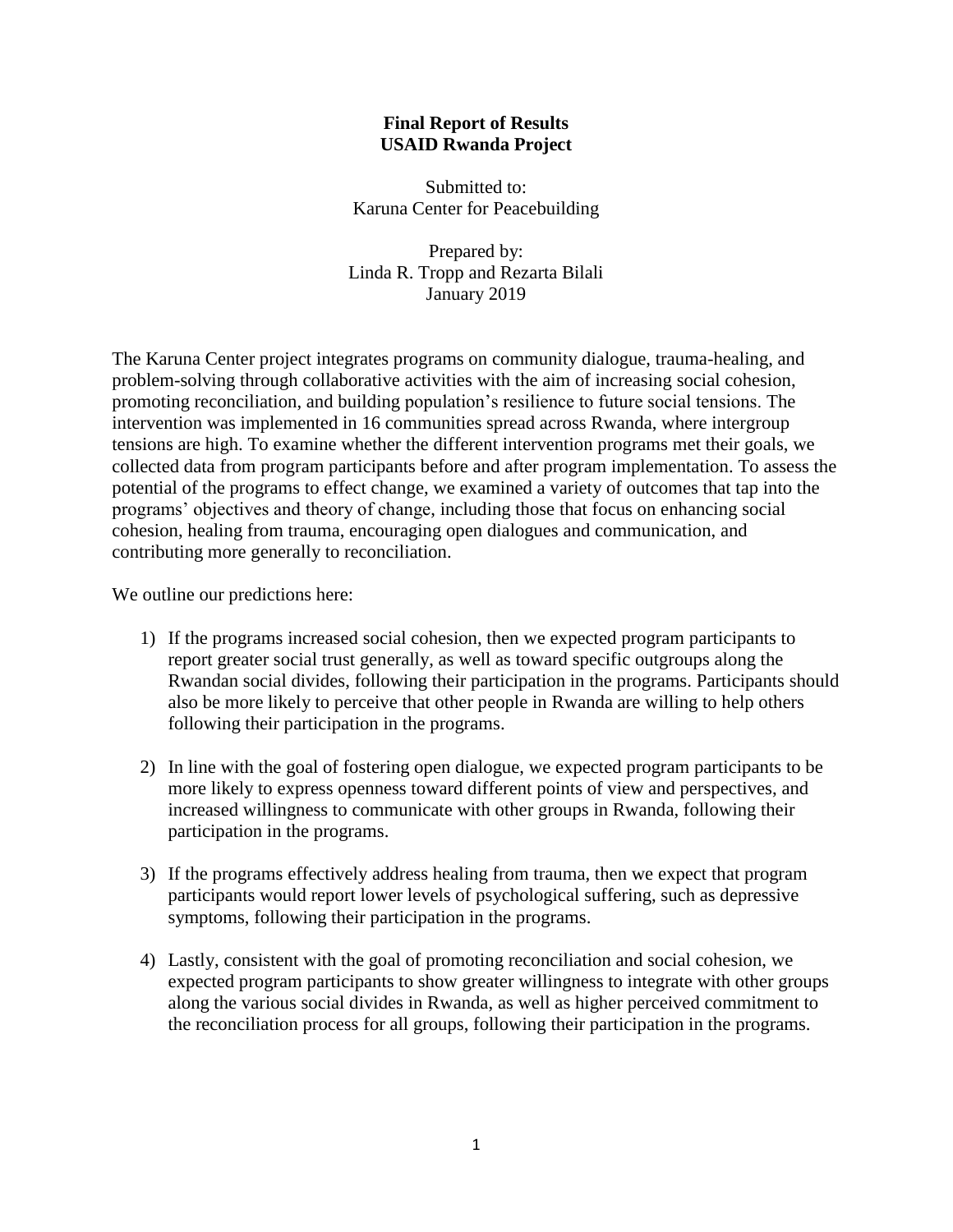### **Assessment Procedures and Data Collection Schedule**

Data were collected from program participants via face-to-face interviews. An enumerator read the survey questions aloud to each participant and provided participants with pictorial representations of scoring scales with which they could indicate their response to each survey question. This methodology was used to ensure that all participants, regardless of their education status or literacy levels, would be able to respond to all questions similarly.

To examine the programs' effectiveness in fostering the desired outcomes we analyzed surveys collected from program participants before and after their participation in each of three programs implemented as part of this project (**Dialogue Facilitators**, **Healing Companions**, **Youth Champions**). Among those participants who took part in the intervention programs during Year 1 of the project, we analyzed surveys across three time points: (1) at the start of Year 1 prior to their participation in the program; (2) at the end of Year 1, following their participation in the program; and (3) at the end of the Year 2, long after their participation in the program had ended. Among those participants who took part in the intervention programs during Year 2 of the project, we analyzed surveys across two time points: (1) at the start of Year 2 prior to their participation in the program; and (2) at the end of Year 2, following their participation in the program. A summary of the data collection schedule for program participants from Year 1 (Program Group 1) and Year 2 (Program Group 2) is depicted below:



### **Program Participants and Analytic Strategy**

We aimed to collect survey responses from as many program participants as possible. Based on the surveys received, we were able to identify and match responses from 150 individuals who completed surveys before participation ("pre-survey") and many months after their participation ("post-survey") in one of the three programs of this intervention: **Dialogue Facilitators** (32 individuals), **Healing Companions** (64 individuals), and **Youth Champions** (54 individuals). Surveys were collected from program participants in each of the eight districts in which programs were implemented, including those in the Western Province (Nyamasheke District, Karongi District, Rubayu District), Southern Province (Gisagara District), Northern Province (Gakenke District, Gicumbi District), and Eastern Province (Kirehe District, Bugesera District).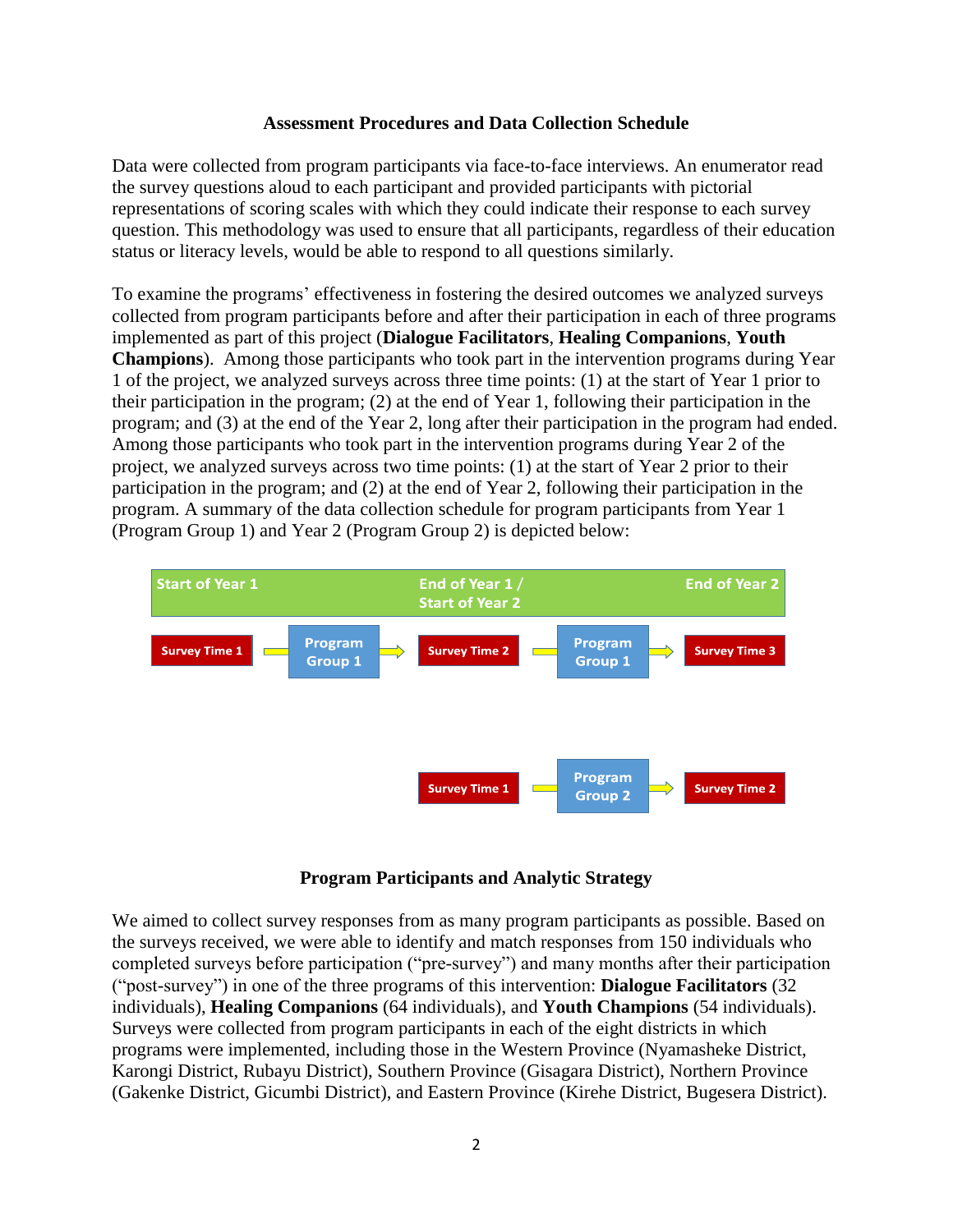For program participants from Year 1, pre-survey responses were collected between November 2016 and February 2017, and post-survey responses were collected between August and September of 2017. For program participants from Year 2, pre-survey responses were collected between October 2017 and February 2018, and post-survey responses were collected between April and May of 2018. Numbers of program participants who completed pre-surveys and postsurveys from each year are summarized below.

| <b>Program Group</b>         |                | <b>Pre-Survey Responses</b> | <b>Post-Survey Responses</b> |
|------------------------------|----------------|-----------------------------|------------------------------|
|                              |                |                             |                              |
| <b>Dialogue Facilitators</b> | Program Year 1 | 17                          | 14                           |
|                              | Program Year 2 | 15                          | 15                           |
|                              | <b>Total</b>   | 32                          | 29                           |
|                              |                |                             |                              |
| <b>Healing Companions</b>    | Program Year 1 | 33                          | 27                           |
|                              | Program Year 2 | 31                          | 28                           |
|                              | <b>Total</b>   | 64                          | 55                           |
|                              |                |                             |                              |
| <b>Youth Champions</b>       | Program Year 1 | 20                          | 13                           |
|                              | Program Year 2 | 34                          | 32                           |
|                              | <b>Total</b>   | 54                          | 45                           |

To examine the effects of program participation, we conducted three primary sets of analyses. First, we combined responses from Year 1 and Year 2 program participants, to examine general trends in responses before and after their participation in each of the three programs. Second, using only data from Year 1 participants, we compared survey responses across three time points – before program participation in Year 1, soon after program participation in Year 1, and after continued participation in the program at the end of Year 2 – to test whether any observable effects of the programs were sustained over the long term. Third, we conducted more specialized analyses for survivors of the genocide who comprised slightly more than half (52%) of the adult participants who took part in one of the adult-centered programs (Dialogue Facilitators or Healing Companions), in order to investigate how program participation may have affected their feelings toward distinct groups in Rwanda. Additionally, we compared pre-survey responses of survivors who participated in one of the programs to a broader community sample of survivors who did not participate in any of the programs, to explore whether baseline responses of participating survivors may represent sentiments expressed by survivors in the general population.

#### **Assessment Indicators**

The survey included two sets of assessment indicators. One set assessed participants' perceptions of Rwandans in general without reference to specific outgroups (named "General Indicators"). A second set (named "Outgroup Indicators") examined participants' attitudes and perceptions in relation to each of the following groups in Rwanda: Survivors, Perpetrators, Bystanders, Rescuers, and Returnees. All assessment indicators are reported in the table below, as well as described in the reporting of results.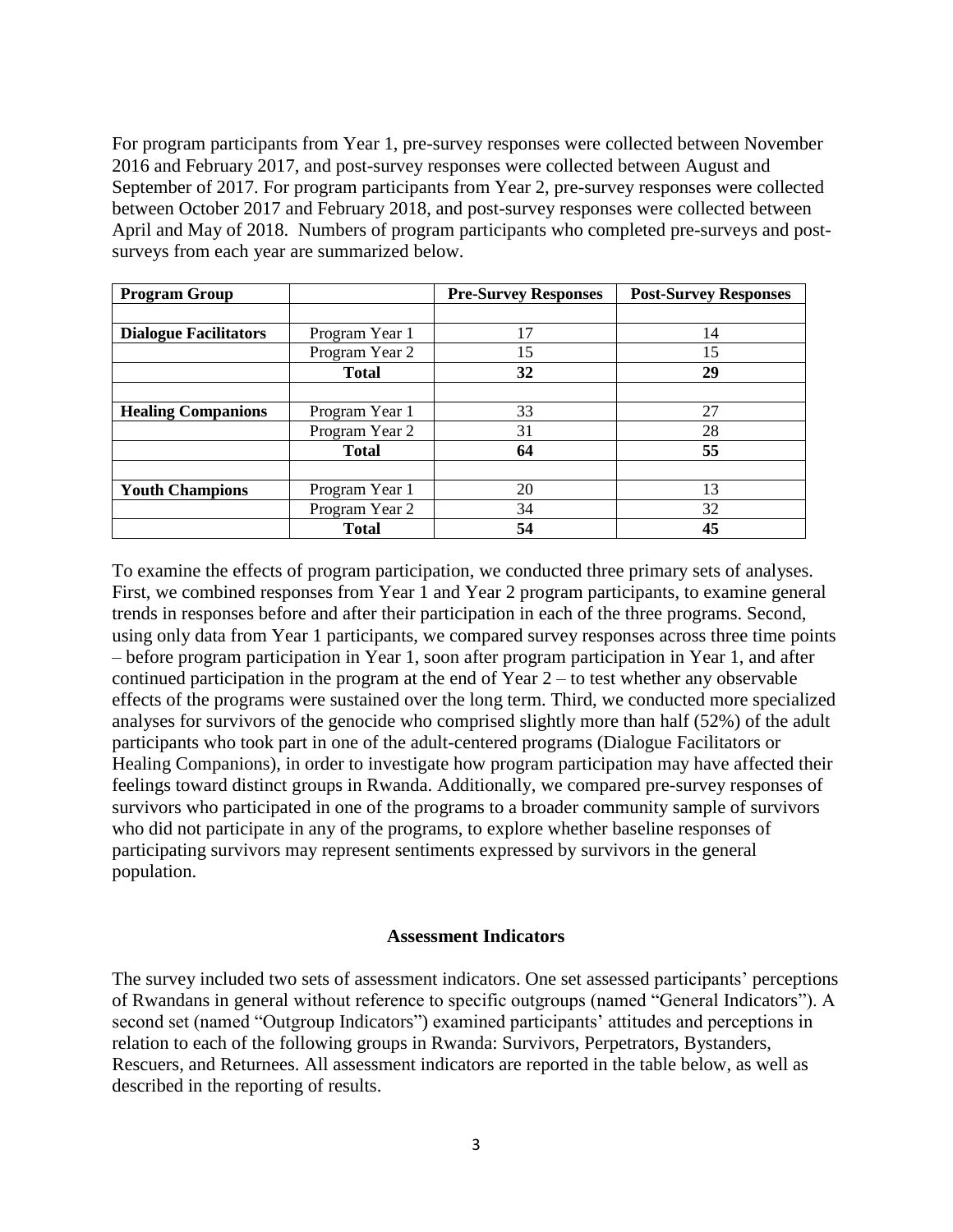| <b>General Indicators</b>                              |                                                                                                                                                                                                                                                                                                                                                                                                                                                          |                                          |  |
|--------------------------------------------------------|----------------------------------------------------------------------------------------------------------------------------------------------------------------------------------------------------------------------------------------------------------------------------------------------------------------------------------------------------------------------------------------------------------------------------------------------------------|------------------------------------------|--|
| <b>Measure</b>                                         | <b>Item Wording</b>                                                                                                                                                                                                                                                                                                                                                                                                                                      | <b>Assessed</b><br>Objective             |  |
| Trust in others                                        | Most people in Rwanda can be trusted                                                                                                                                                                                                                                                                                                                                                                                                                     | Social cohesion                          |  |
| Perceived willingness to<br>help others                | People are generally willing to help each other in<br>Rwanda                                                                                                                                                                                                                                                                                                                                                                                             | Social cohesion                          |  |
| Openness to other points<br>of view                    | If people have different points of view to give, they<br>should be able to express those views                                                                                                                                                                                                                                                                                                                                                           | Open dialogue<br>and<br>communication    |  |
| Personal suffering                                     | Think about how you have been feeling lately, for<br>the last few weeks:<br>How much have you suddenly felt fearful,<br>1.<br>anxious, or angry, and you don't know why?<br>How much have you lost sleep over worry?<br>2.<br>How much have you felt like you couldn't<br>3.<br>overcome your difficulties?<br>How much have you been feeling unhappy or<br>4.<br>depressed?                                                                             | Trauma healing                           |  |
|                                                        | <b>Outgroup Indicators</b><br>(Each question was asked separately in relation to each of the following groups:<br>survivors, perpetrators, bystanders, rescuers, returnees)                                                                                                                                                                                                                                                                              |                                          |  |
| <b>Trust</b>                                           | To what extent do you feel you can trust most<br>people who are:<br>a) Survivors<br>b) Rescuers<br>$c)$ Perpetrators<br><b>Bystanders</b><br>$\left( d\right)$<br>Returnees<br>e)                                                                                                                                                                                                                                                                        | Social cohesion                          |  |
| Willingness to<br>communicate with<br>different groups | How much are you:<br>willing to share personal experiences of the<br>1.<br>conflict with them<br>willing to listen to [their] experiences of the<br>2.<br>conflict in Rwanda<br>able to have serious and open discussions<br>3.<br>about the conflict with them.                                                                                                                                                                                         | Open dialogue<br>and<br>communication    |  |
| Willingness for<br>integration                         | How willing are you to:<br>ask a favor of them;<br>1.<br>have them as a close friend;<br>2.<br>join an association or cooperative with them;<br>3.<br>join a church with them;<br>4.<br>5.<br>participate in celebrations and parties with<br>them;<br>work with them;<br>6.<br>7.<br>marry them or have a close relative marry<br>them;<br>8.<br>leave their child, or the child of a family<br>member, in their care;<br>assist them with money;<br>9. | Social cohesion<br>and<br>reconciliation |  |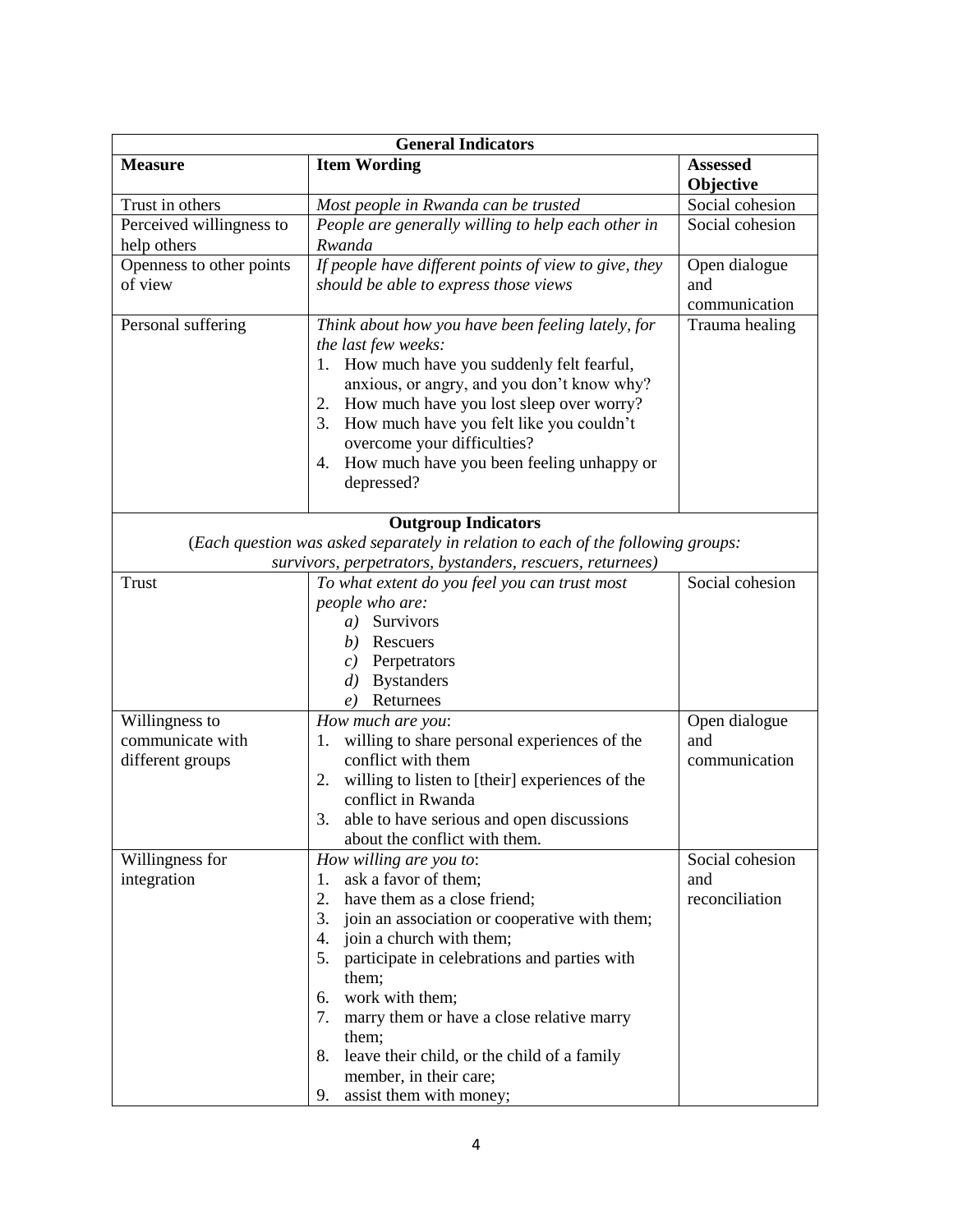|                         | 10. receive monetary support from them;<br>11. borrow a tool or use a service from them;<br>12. lend a tool or give a service to them. |                 |
|-------------------------|----------------------------------------------------------------------------------------------------------------------------------------|-----------------|
|                         |                                                                                                                                        |                 |
| Perceived commitment to | How much do you believe that people from this                                                                                          | Social cohesion |
| reconciliation          | group are committed to working toward                                                                                                  | and             |
|                         | reconciliation in Rwanda?                                                                                                              | reconciliation  |

## **Overall Trends Across Participants in Different Programs**

The following analyses summarize overall trends observed over time for participants in each of the three programs.

### Trust in Others

First, we examined the degree to which respondents agreed with the item "*Most people in Rwanda can be trusted*." This item was scored on a scale ranging from 1 (Strongly Disagree) to 6 (Strongly Agree), so that higher scores would correspond with greater levels of trust.

| <b>Program Group</b>      | <b>Mean Score – Pre-Survey</b> | <b>Mean Score – Post-Survey</b> | <b>Significance Test</b> |
|---------------------------|--------------------------------|---------------------------------|--------------------------|
| Dialogue Facilitators     | 3.86                           | 5.38                            | $t = -5.71, p < .001$    |
| <b>Healing Companions</b> | 4.19                           | 5.64                            | $t = -10.46, p < .001$   |
| <b>Youth Champions</b>    | 4.82                           | 5.32                            | $t = -2.48$ , $p < .05$  |

Participants in all three programs reported significantly higher mean levels of trust in the postsurveys than in the pre-surveys. These results strongly suggest that participants' belief that "*most Rwandans can be trusted*" grew higher over the course of their participation in the program. While the mean difference between pre- and post-scores was statistically significant in all cases, it is worthwhile noting that the mean difference was somewhat less pronounced among participants in the Youth Champions program, who generally reported greater trust in the initial pre-surveys than did participants in the Dialogue Facilitators and Healing Companions programs.

Additionally, higher trust scores were reported in the post-survey than in the pre-survey by 21 of 29 participants in the Dialogue Facilitators program (72.4%), by 45 of 55 participants in the Healing Companions program (81.8%), and by 22 of 45 participants in the Youth Champions program (48.9%).

### Willingness to Help Others

Next, we examined the degree to which respondents agreed with the item "*People are generally willing to help each other in Rwanda*." This item was scored on a scale ranging from 1 (Strongly Disagree) to 6 (Strongly Agree), so that higher scores would correspond with greater beliefs that people are willing to help others.

| <b>Program Group</b>      | <b>Mean Score – Pre-Survey</b> | <b>Mean Score – Post-Survey</b> | <b>Significance Test</b> |
|---------------------------|--------------------------------|---------------------------------|--------------------------|
| Dialogue Facilitators     | 4.28                           | 5.59                            | $t = -5.07, p < .001$    |
| <b>Healing Companions</b> | 4.34                           | 5.72                            | $t = -7.60, p < .001$    |
| <b>Youth Champions</b>    | 4.89                           | 5.67                            | $t = -6.82, p < .001$    |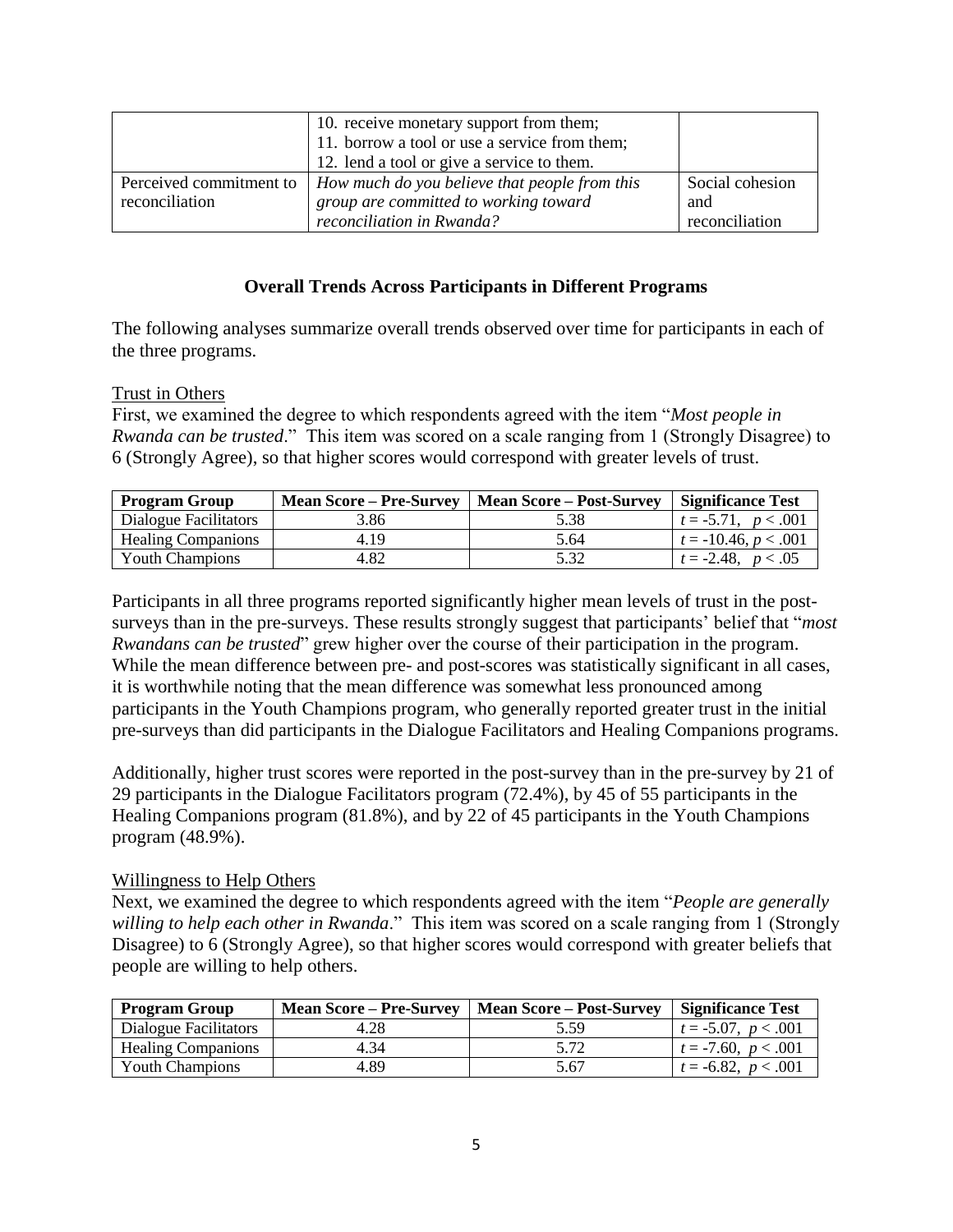Participants in all three programs reported significantly stronger beliefs that Rwandans are willing to help others in the post-surveys than in the pre-surveys. These results strongly suggest that participants' belief that "*people are generally willing to help each other in Rwanda*" grew higher over the course of their participation in the program. While the mean difference between pre- and post-scores was statistically significant in all cases, it should be noted that participants in the Youth Champions program generally reported a stronger belief that Rwandans are willing to help each other in the pre-surveys, relative to the initial beliefs reported by participants in the Dialogue Facilitators and Healing Companions programs.

Stronger beliefs that Rwandans are willing to help others were reported in the post-survey than in the pre-survey by 21 of 30 participants in the Dialogue Facilitators program (70.0%), by 43 of 55 participants in the Healing Companions program (78.2%), and by 28 of 45 participants in the Youth Champions program (62.2%).

### Openness to Other Points of View

We also examined the degree to which respondents agreed with the notion that "*If people have different points of view to give, they should be able to express those views*." This item was scored on a scale ranging from 1 (Strongly Disagree) to 6 (Strongly Agree), so that higher scores would correspond with greater openness to other points of view.

| Program Group             | <b>Mean Score – Pre-Survey</b> | <b>Mean Score – Post-Survey</b> | <b>Significance Test</b> |
|---------------------------|--------------------------------|---------------------------------|--------------------------|
| Dialogue Facilitators     | 5.55                           | 6.00                            | $t = -2.10, p < .05$     |
| <b>Healing Companions</b> | 5.51                           | 5.96                            | $t = -3.59, p < .001$    |
| <b>Youth Champions</b>    | 5.00                           | 6.00                            | $t = -3.96, p < .001$    |

Participants in all three programs reported significantly greater openness to other points of view in the post-surveys than in the pre-surveys. While participants' initial scores on this item were generally high – suggesting a general openness to different points of view in the pre-surveys – participants' belief that people should be able to express different points of view appeared to grow stronger over the course of their participation in the program.

Given that pre-survey scores were already quite high (with means at or above 5.0 on the 6-point scale), relatively few participants in each program showed further openness to different points of view beyond what was demonstrated in their pre-surveys. Nonetheless, even greater openness to other points of view was reported in the post-survey than in the pre-survey by 5 of 29 participants in the Dialogue Facilitators program (17.2%), by 17 of 55 participants in the Healing Companions program (32.7%), and by 18 of 45 participants in the Youth Champions program  $(40.0\%)$ .

### Personal Suffering

We then examined how program participants responded to four questions relevant to personal suffering, following this introductory statement: *Think about how you have been feeling lately, for the last few weeks*. Specifically, participants were asked to respond to four items that assessed personal suffering in terms of symptoms typically associated with anxiety and depression: "*"How much have you suddenly felt fearful, anxious, or angry, and you don't know why?", "How much have you lost sleep over worry?", "How much have you felt like you couldn't overcome your difficulties?" and "How much have you been feeling unhappy or depressed?"*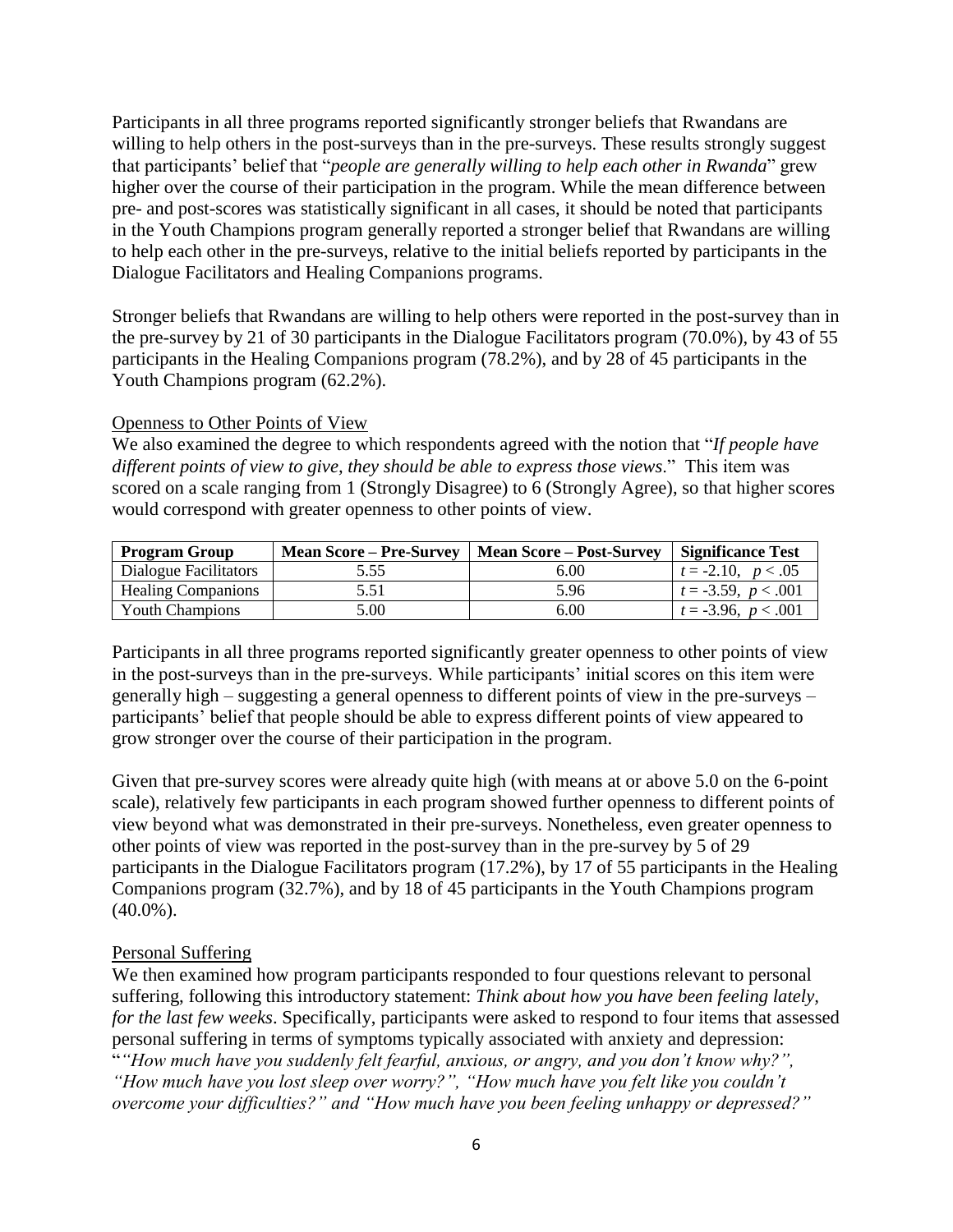These items were scored on a scale ranging from 1 (Not at All) to 5 (Very Much), such that higher scores would indicate greater levels of personal suffering. Internal consistency for this four-item scale was sufficiently high (Cronbach  $\alpha = .79$ ), based on a test of scale reliability using the pooled responses of participants across the three programs.

| <b>Program Group</b>      | <b>Mean Score – Pre-Survey</b> | <b>Mean Score – Post-Survey</b> | <b>Significance Test</b> |
|---------------------------|--------------------------------|---------------------------------|--------------------------|
| Dialogue Facilitators     | 2.40                           |                                 | $t = 6.68, p < .001$     |
| <b>Healing Companions</b> | 2.80                           | 1.43                            | $t = 8.19, p < .001$     |
| <b>Youth Champions</b>    | 2.86                           | .09                             | $t = 12.65, p < .001$    |

Complementing the findings for trust and willingness to help others, participants in all three programs reported significantly lower levels of personal suffering in the post-surveys than in the pre-surveys. These results suggest that, for participants in each of the three programs, reported symptoms associated with personal suffering tended to lessen over the course of participation in the program.

Additionally, lower levels of personal suffering were reported in the post-survey than in the presurvey by 22 of 29 participants in the Dialogue Facilitators program (75.9%), by 44 of 55 participants in the Healing Companions program (80.0%), and by 39 of 45 participants in the Youth Champions program (86.7%).

# **Examining Trends Across Program Participants Over the Long Term**

As noted above, pre-survey responses were collected from Year 1 program participants between November 2016 and February 2017, and their post-survey responses were collected soon after the program ended, between August and September of 2017. Additionally, between April and May 2018, we were able to collect responses from a small sample of 55 individuals who participated in Year 1 programs (14 Dialogue Facilitators, 27 Healing Companions, 14 Youth Champions); collecting responses from these individuals long after their program participation began allows us to test for the continuity and longevity of the trends noted above.

The table below compares mean scores for these 55 participants across three waves of assessment: before program participation (Nov 2016 – Feb 2017), soon after program participation (Aug – Sept 2017) and long after their participation in the program began (April – May 2018). Means in the same row with different subscripts indicate that the means were statistically different from each other at the .05 level of significance; means in the same row with the same subscript did not significantly differ from each other at the .05 level of significance.

|                     | <b>Mean Score – Pre-Survey</b> | <b>Mean Score – Post-Survey</b> | <b>Mean Score - Long-Term</b> |
|---------------------|--------------------------------|---------------------------------|-------------------------------|
| Year 1              | $(Nov 2016 - Feb 2017)$        | $(Aug - Sept 2017)$             | $(April - May 2018)$          |
| <b>Participants</b> |                                |                                 |                               |
| Trust               | 4.39 $a$                       | 5.71 <sub>b</sub>               | 5.14c                         |
| Willingness to      | 4.39 $a$                       | 5.65 <sub>b</sub>               | 5.96 <sub>c</sub>             |
| Help Others         |                                |                                 |                               |
| Openness to Other   | 5.62 a                         | 5.96 <sub>b</sub>               | 6.00 <sub>b</sub>             |
| Points of View      |                                |                                 |                               |
| Personal Suffering  | $2.73_a$                       | 1.31 <sub>b</sub>               | 1.18 <sub>b</sub>             |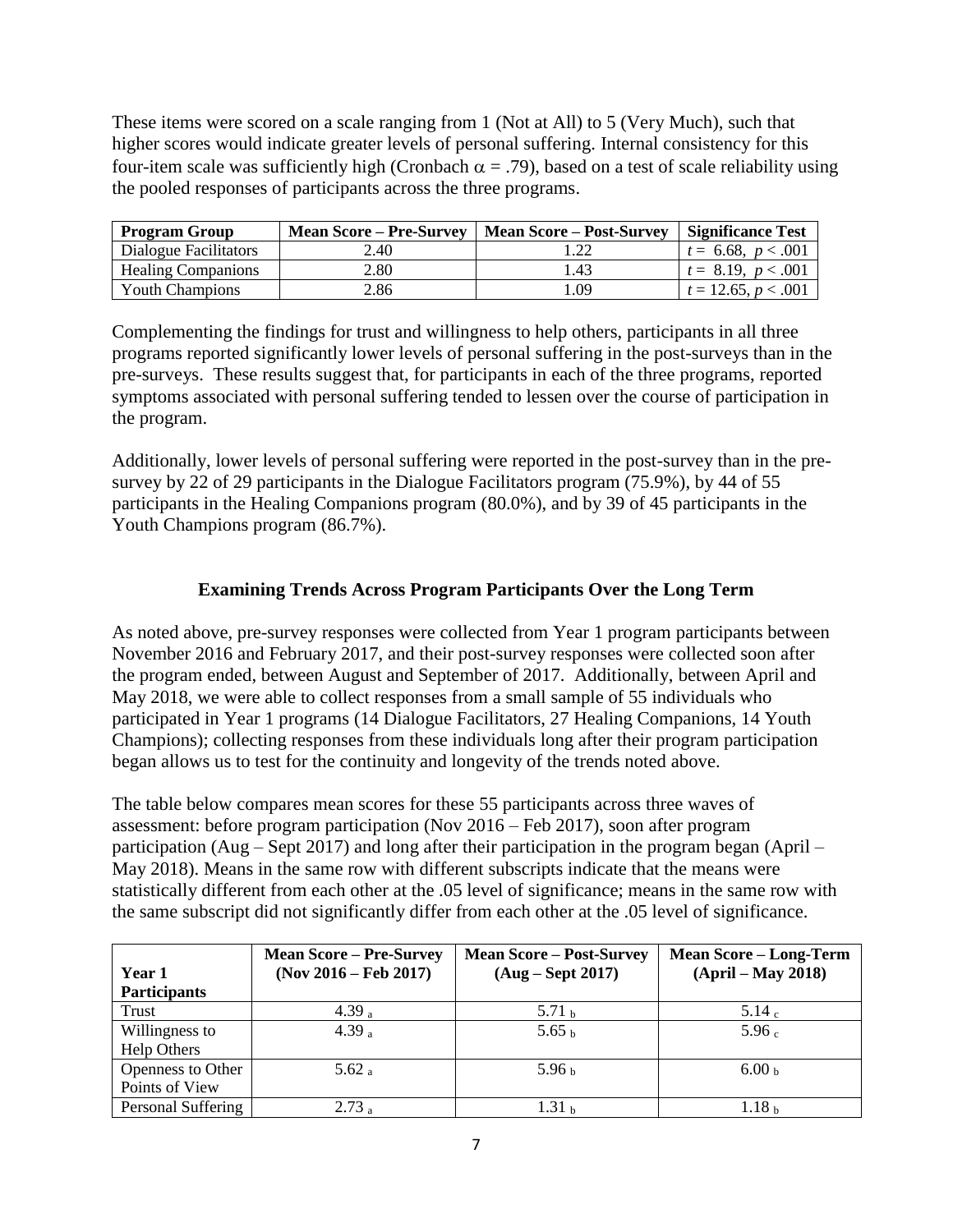Trust. As compared to trust scores prior to participation, program participants were more likely to agree that "*Most people in Rwanda can be trusted*" after participation in the program. Although trust scores decreased somewhat between the post-survey assessment and the longterm assessments, mean scores on trust assessed in the long-term assessment remained significantly higher than trust scores assessed prior to program participation.

Willingness to Help Others. Relative to scores prior to participation, program participants reported being more likely to believe that "*People are generally willing to help each other in Rwanda*" after participation in the program, and this greater belief in Rwandans' willingness to help others was sustained in the long term.

Openness to Other Points of View. Relative to scores prior to participation, participants tended to be more likely to believe that "*If people have different points of view to give, they should be able to express those views*" following their participation in the program; this tendency to be open to other points of view was sustained in the long term.

Personal Suffering. As compared to scores on the personal suffering measure prior to participation, participants reported fewer symptoms associated with personal suffering (*suddenly feeling fearful, anxious or angry, losing sleep over worry, feeling unable to overcome difficulties, feeling unhappy or depressed*) following their participation in the program. Lower levels of symptoms associated with personal suffering continued to be sustained in the long term.

## **Examining Trends Among Survivors in Relation to Other Social Groups**

Other items in the surveys asked participants to indicate how they feel about five different social groups in Rwanda: survivors, perpetrators, bystanders, rescuers, and returnees. Slightly over half of the adult participants (50 individuals) who took part in one of the adult-centered programs (Dialogue Facilitators or Healing Companions) were identified as survivors of the Rwandan genocide. We therefore conducted additional analyses for this group of survivors, pooling data from those who participated either in Year 1 or Year 2 of the program, to investigate how program participation may have affected their feelings toward distinct groups in Rwanda.

## Trust in Specific Groups

Along with the general trust item described above, a series of questions asked participants the extent to which they feel they "*can trust most people who*" (a) are survivors of the genocide in Rwanda; (b) who were perpetrators of the genocide in Rwanda; (c) who were bystanders during the genocide in Rwanda; (d) who were rescuers during the genocide in Rwanda; and (e) who were returnees after the genocide in Rwanda. Mean scores on these items assessed among survivors before and after program participation are provided below.

| <b>Trust in</b>   | <b>Mean Score – Pre-Survey</b> | <b>Mean Score – Post-Survey</b> | <b>Significance Test</b> |
|-------------------|--------------------------------|---------------------------------|--------------------------|
| Perpetrators      | 3.44                           | 5.33                            | $t = -7.60, p < .001$    |
| <b>Bystanders</b> | 3.89                           | 5.50                            | $t = -5.92, p < .001$    |
| Rescuers          | 5.53                           | 5.88                            | $t = -1.73$ , $p = .09$  |
| Returnees         | 5.33                           | 5.75                            | $t = -2.17, p < .05$     |
| <b>Survivors</b>  | 5.31                           | 5.82                            | $t = -3.01, p < .01$     |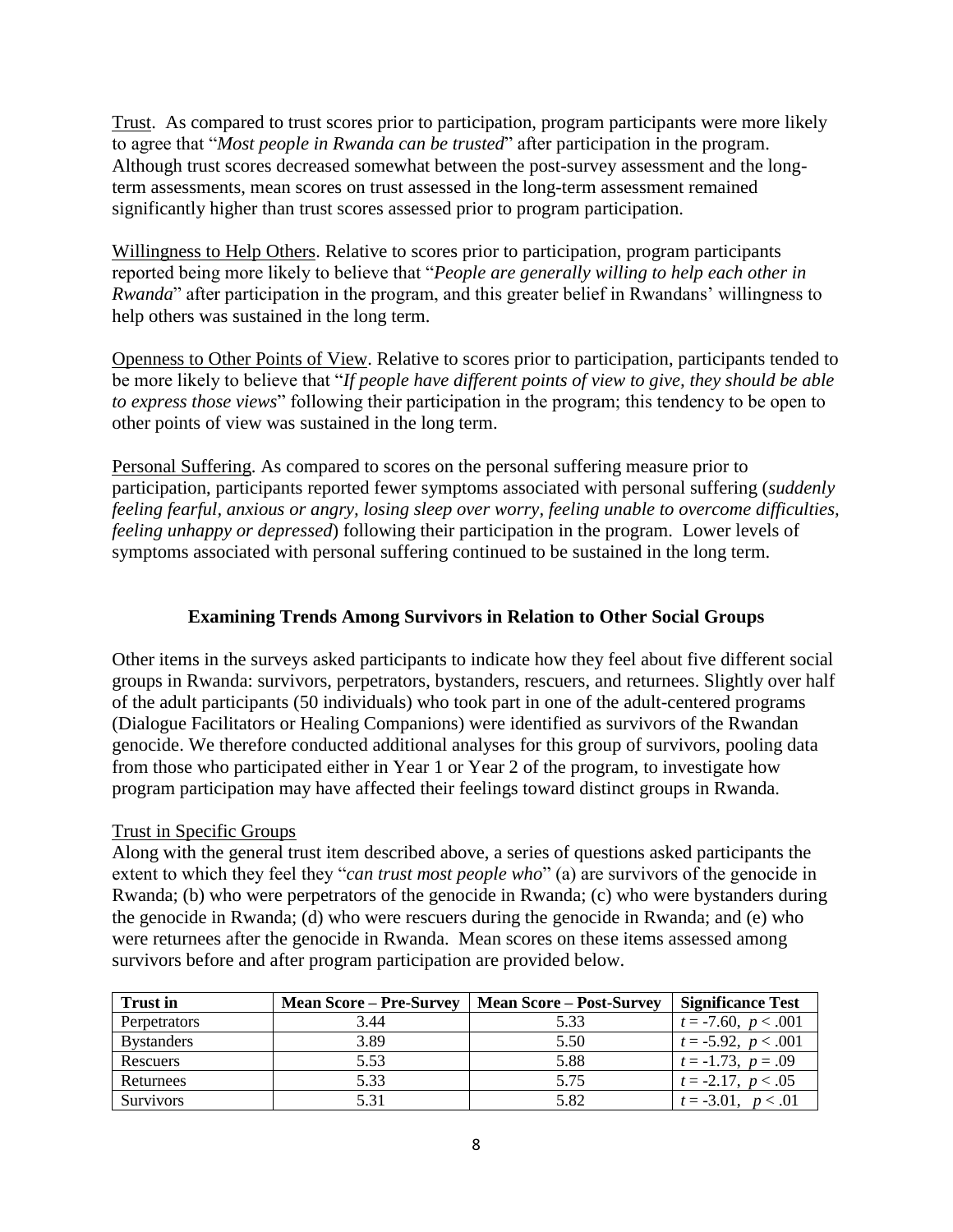Overall, results from the pre-survey suggest that survivors were generally less likely to trust perpetrators and bystanders than they were to trust rescuers, returnees, and other survivors prior to program participation. Comparisons of pre-survey and post-survey trust scores suggest that survivors' feelings of trust grew toward each group over the course of their participation in the program, with the possible exception of feelings of trust toward rescuers (which were already quite high prior to program participation).

#### Willingness to Communicate About the Conflict

Three additional items asked participants to indicate how willing they were to communicate about the conflict with people from the five different groups. Participants were asked to report how much they are "*willing to share personal experiences of the conflict with them*" as well as how much they feel they are "*really willing to listen to [their] experiences of the conflict in Rwanda*" and "*able to have serious and open discussions about the conflict with them*." These three items were repeated in reference to each of the five groups (survivors, perpetrators, bystanders, rescuers, returnees) and they were scored on a scale ranging from 1 (Strongly Disagree) to 6 (Strongly Agree), so that higher scores would correspond with greater willingness to communicate about the conflict with the group in question. Among survivors, internal consistency for this three-item scale was sufficiently high in reference to perpetrators ( $\alpha = .84$ ), bystanders ( $\alpha = .85$ ), rescuers ( $\alpha = .91$ ), and returnees ( $\alpha = .97$ ), as well as in reference to other survivors,  $(\alpha = .69)$ .

| <b>Willingness to</b>   |                                |                                 |                          |
|-------------------------|--------------------------------|---------------------------------|--------------------------|
| <b>Communicate with</b> | <b>Mean Score – Pre-Survey</b> | <b>Mean Score – Post-Survey</b> | <b>Significance Test</b> |
| Perpetrators            | 4.16                           | 5.60                            | $t = -5.68, p < .001$    |
| <b>Bystanders</b>       | 4.60                           | 5.80                            | $t = -5.15, p < .001$    |
| Rescuers                | 5.66                           | 5.94                            | $t = -2.22, p < .05$     |
| Returnees               | 5.64                           | 5.92                            | $t = -2.06, p < .05$     |
| <b>Survivors</b>        | 5.88                           | 5.99                            | $t = -2.20, p < .05$     |

Paralleling findings for trust, results from the pre-survey suggest that survivors were generally less willing to communicate about the conflict with perpetrators and bystanders, as compared to with rescuers, returnees, and other survivors. Nonetheless, survivors grew more willing to communicate about the conflict with all groups following their participation in the program than they were prior to participation.

### Willingness for Social Integration

A set of 12 items asked participants to indicate how willing they were to interact with people from each of the five different groups across a wide variety of domains, including their willingness to: ask a favor of them; have them as a close friend; join an association or cooperative with them; join a church with them; participate in celebrations and parties with them; work with them; marry them or have a close relative marry them; leave their child, or the child of a family member, in their care; assist them with money; receive monetary support from them; borrow a tool or use a service from them; or lend a tool or give a service to them. These 12 items were repeated in reference to each of the five groups (survivors, perpetrators, bystanders, rescuers, returnees) and they were scored on a scale ranging from 1 (Not at All) to 5 (Very Much), so that higher scores would indicate greater willingness for social integration with the group in question. Among survivors, internal consistency for this 12-item scale was quite high in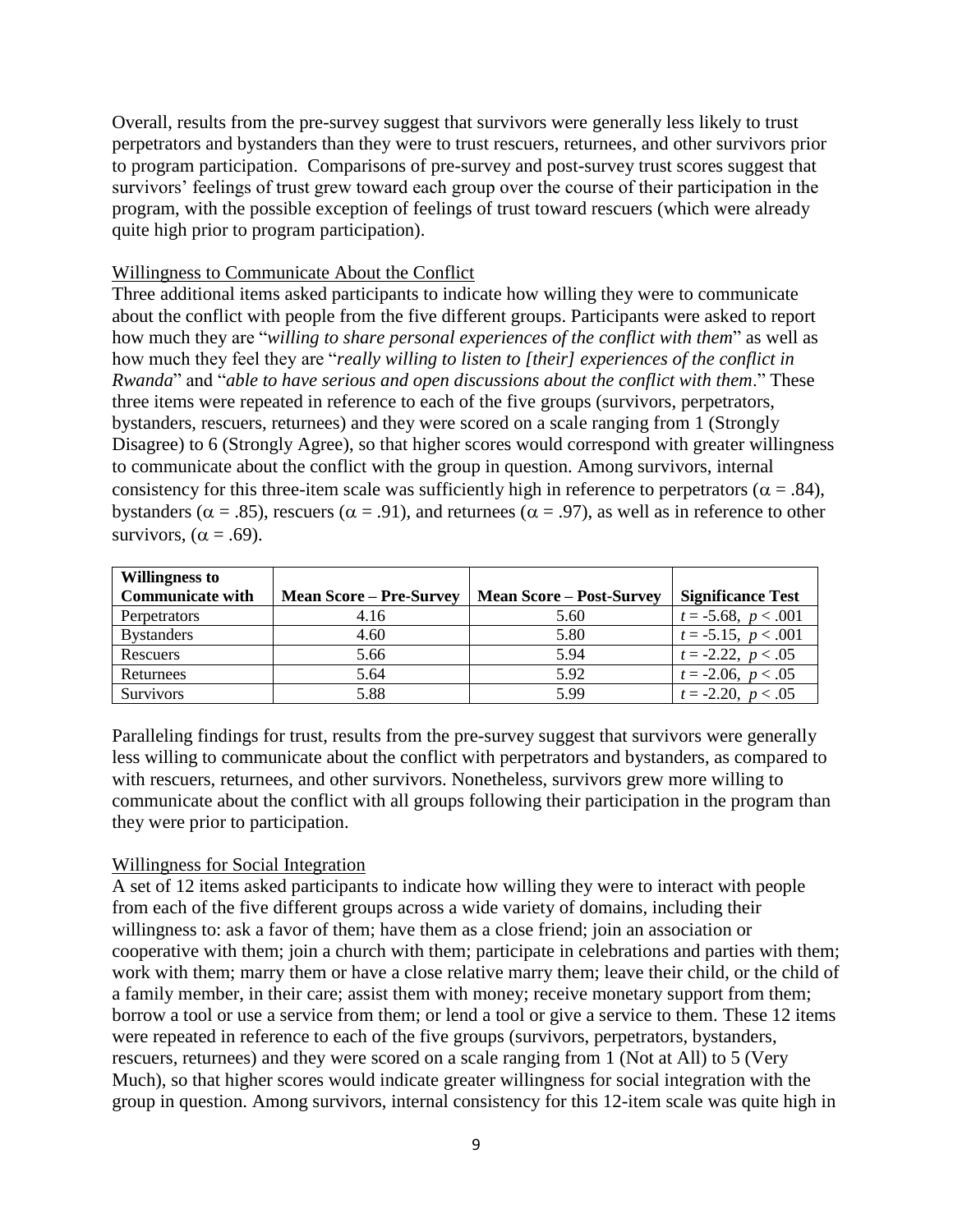reference to perpetrators ( $\alpha = .95$ ), bystanders ( $\alpha = .97$ ), rescuers ( $\alpha = .99$ ), and returnees ( $\alpha =$ .96), as well as in reference to other survivors, ( $\alpha = .90$ ).

| <b>Willingness for</b>  |                                |                                 |                          |
|-------------------------|--------------------------------|---------------------------------|--------------------------|
| <b>Integration with</b> | <b>Mean Score – Pre-Survey</b> | <b>Mean Score – Post-Survey</b> | <b>Significance Test</b> |
| Perpetrators            | 3.95                           | 4.76                            | $t = -5.42, p < .001$    |
| <b>Bystanders</b>       | 3.99                           | 4.88                            | $t = -5.77, p < .001$    |
| Rescuers                | 4.88                           | 4.99                            | $t = -1.93, p = .06$     |
| Returnees               | 4.75                           | 4.95                            | $t = -3.10, p < .01$     |
| Survivors               | 4.83                           | 5.00                            | $t = -3.46, p < .001$    |

In line with the trends reported above, results from the pre-survey suggest that survivors were generally less willing to integrate with perpetrators and bystanders relative to their willingness to integrate with rescuers, returnees, and other survivors. Nonetheless, survivors grew more willing to become socially integrated with all groups following their participation in the program than they were prior to participation.

Perceived Readiness for Reconciliation by Different Groups

A separate set of items asked participants to indicate how much they believed people from each of the five different groups are "*committed to working toward reconciliation in Rwanda*." This item was scored on a scale ranging from 1 (Not at All) to 5 (Very Much), so that higher scores would indicate greater readiness for reconciliation among members of the group in question.

| <b>Perceived Readiness</b><br>for Reconciliation |                                |                                 |                          |
|--------------------------------------------------|--------------------------------|---------------------------------|--------------------------|
| among                                            | <b>Mean Score – Pre-Survey</b> | <b>Mean Score – Post-Survey</b> | <b>Significance Test</b> |
| Perpetrators                                     | 4.28                           | 4.91                            | $t = -3.93, p < .001$    |
| <b>Bystanders</b>                                | 4.48                           | 4.95                            | $t = -2.96, p < .01$     |
| Rescuers                                         | 4.93                           | 5.00                            | $t = -1.78$ , $p = .08$  |
| Returnees                                        | 4.88                           | 4.98                            | $t = -1.67, p = .10$     |
| <b>Survivors</b>                                 | 4.75                           | 4.95                            | $t = -2.15, p < .05$     |

Similar to the findings for trust, prior to program participation, survivors were generally less likely to believe that perpetrators and bystanders were truly committed to working toward reconciliation relative to what they believed about rescuers, returnees, and other survivors. However, comparisons of pre-survey and post-survey scores suggest that survivors' beliefs in other groups' commitment to working toward reconciliation grew over the course of their participation in the program; this trend was somewhat weaker in relation to rescuers and returnees, yet it should be noted that survivors' beliefs about rescuers' and returnees' commitment to reconciliation were already quite high prior to program participation.

As final, supplementary analyses, we compared pre-survey responses of the 50 survivors who participated in one of the programs to a broader community sample of 198 survivors who did not participate in any of the programs. Non-participating survivors were invited to complete surveys at informational meetings held in each of the project sites, as part of broader efforts to recruit program participants. These final analyses were conducted to consider the degree to which responses of survivors who chose to participate in one of the programs may or may not represent the sentiments of the broader population of survivors in Rwanda. If the pre-survey responses of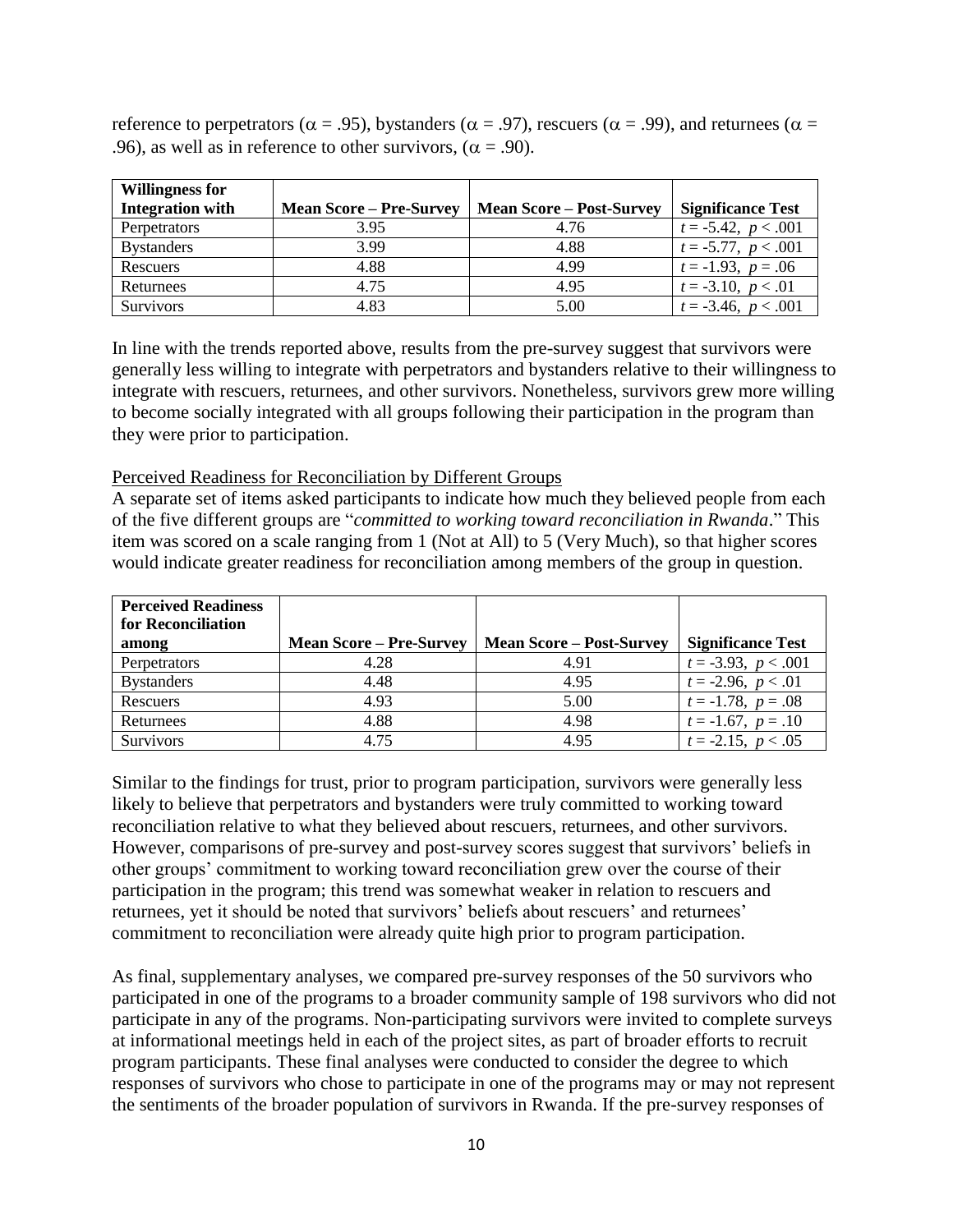participating survivors were considerably different from those of non-participating survivors, this would suggest that there were certain characteristics of survivors who chose to participate that distinguished them from the broader survivor population; however, if the pre-survey responses of participating survivors are generally similar to those of survivors who did not participate in any of the programs, this can enhance our confidence that sentiments expressed by participating survivors are likely representative of those held by other survivors in Rwanda. Mean scores for participating survivors and non-participating survivors are summarized in the table below.

|                            | <b>Mean Score - Pre-Survey</b>       | <b>Mean Score - Community</b>      |                          |
|----------------------------|--------------------------------------|------------------------------------|--------------------------|
| <b>Trust</b> in            | Participating Survivors <sup>1</sup> | <b>Non-Participating Survivors</b> | <b>Significance Test</b> |
| Perpetrators               | 3.36                                 | 3.36                               | $t = .01$ , ns           |
| <b>Bystanders</b>          | 3.76                                 | 3.71                               | $t = -.16$ , ns          |
| Rescuers                   | 5.56                                 | 5.60                               | $t = .20, ns$            |
| Returnees                  | $\overline{5.31}$                    | 5.46                               | $t = .89, ns$            |
| <b>Survivors</b>           | 5.32                                 | 5.29                               | $t = -.16$ , ns          |
|                            |                                      |                                    |                          |
| <b>Willingness to</b>      |                                      |                                    |                          |
| <b>Communicate with</b>    |                                      |                                    | <b>Significance Test</b> |
| Perpetrators               | 4.13                                 | 4.45                               | $t = 1.44$ , ns          |
| <b>Bystanders</b>          | 4.50                                 | 4.65                               | $t = .62, ns$            |
| Rescuers                   | 5.58                                 | 5.74                               | $t = 1.24$ , ns          |
| Returnees                  | 5.65                                 | 5.64                               | $t = -0.11$ , ns         |
| Survivors                  | 5.89                                 | 5.67                               | $t = -2.09, p < .05$     |
|                            |                                      |                                    |                          |
| <b>Willingness for</b>     |                                      |                                    |                          |
| <b>Integration With</b>    |                                      |                                    | <b>Significance Test</b> |
| Perpetrators               | 3.90                                 | 3.88                               | $t = -.17, ns$           |
| <b>Bystanders</b>          | 3.90                                 | 3.97                               | $t = .42$ , ns           |
| Rescuers                   | 4.78                                 | 4.81                               | $t = .28, ns$            |
| Returnees                  | 4.75                                 | 4.75                               | $t = .06, ns$            |
| Survivors                  | 4.83                                 | 4.76                               | $t = -0.89$ , ns         |
|                            |                                      |                                    |                          |
| <b>Perceived Readiness</b> |                                      |                                    |                          |
| for Reconciliation         |                                      |                                    |                          |
| among                      |                                      |                                    | <b>Significance Test</b> |
| Perpetrators               | 4.25                                 | 4.27                               | $t = .13, ns$            |
| <b>Bystanders</b>          | 4.42                                 | 4.45                               | $t = .25, ns$            |
| Rescuers                   | 4.90                                 | 4.90                               | $t = .10, ns$            |
| Returnees                  | 4.87                                 | 4.81                               | $t = -.73$ , ns          |
| Survivors                  | 4.76                                 | 4.88                               | $t = 1.70$ , ns          |

Results show that, in nearly all cases, there were no significant differences in initial survey responses among survivors who participated in one of the programs and survivors in the community sample who did not participate in any of the programs. Only one significant difference emerged between these groups: survivors who chose to participate in one of the programs reported being generally more willing to communicate with other survivors about the

 $\overline{\phantom{a}}$ 

<sup>&</sup>lt;sup>1</sup> The reader should note that the mean estimates for survivors' pre-survey responses reported here may differ slightly from the mean estimates for survivors' pre-survey responses reported previously because of slight differences in the numbers of cases available for statistical analysis in reference to each comparison.